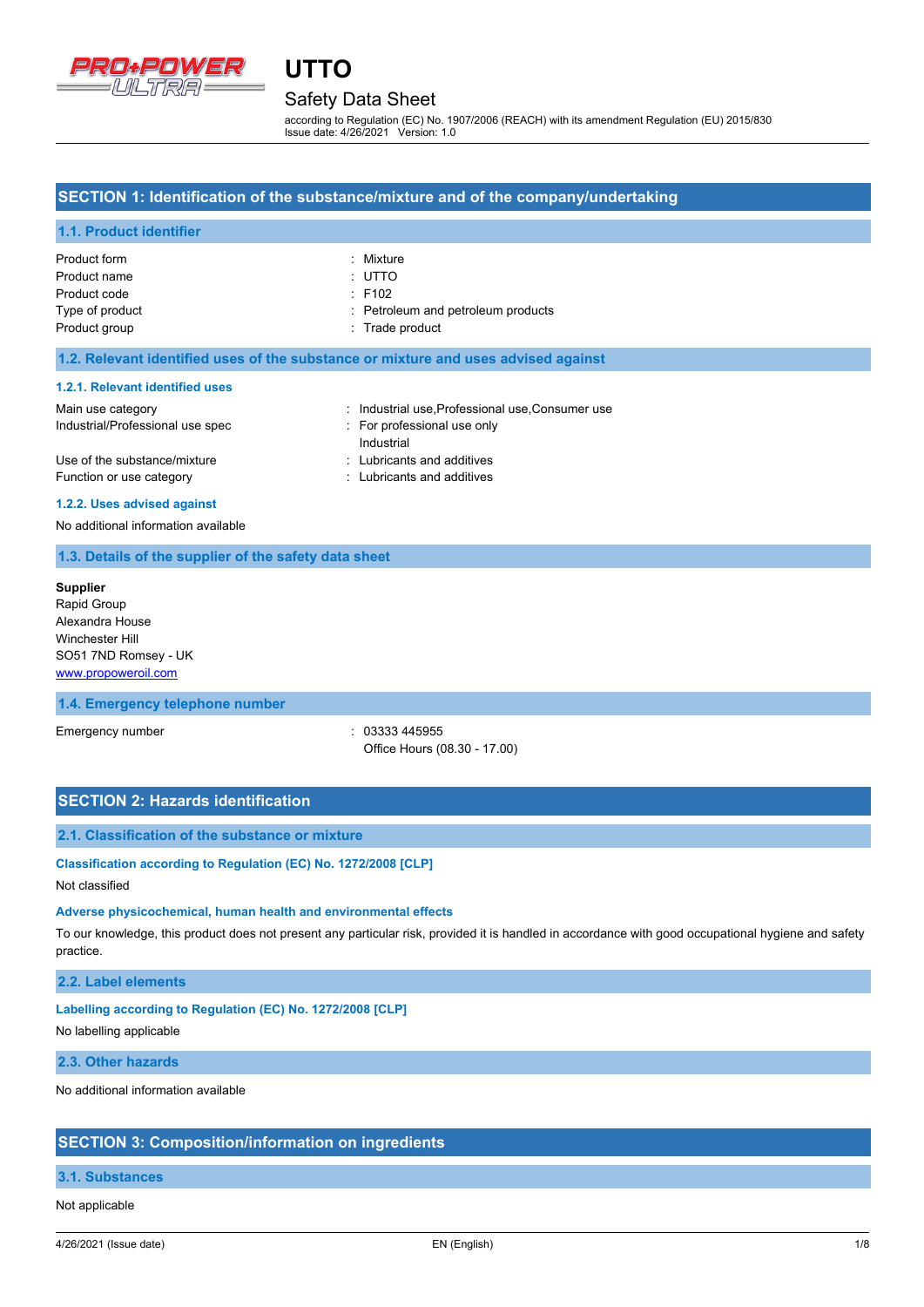### Safety Data Sheet

according to Regulation (EC) No. 1907/2006 (REACH) with its amendment Regulation (EU) 2015/830

| 3.2. Mixtures                                                                                   |                                                                                                          |                 |                                                                                     |
|-------------------------------------------------------------------------------------------------|----------------------------------------------------------------------------------------------------------|-----------------|-------------------------------------------------------------------------------------|
| <b>Name</b>                                                                                     | <b>Product identifier</b>                                                                                | $\frac{9}{6}$   | <b>Classification according to</b><br><b>Regulation (EC) No.</b><br>1272/2008 [CLP] |
| Baseoil - Unspecified - Distillates (Petroleum),<br>Solvent-Dewaxed Heavy Paraffinic            | (CAS-No.) 64742-65-0<br>(EC-No.) 265-169-7<br>(EC Index-No.) 649-474-00-6<br>(REACH-no) 01-2119471299-27 | $\geq 20 - 530$ | Asp. Tox. 1, H304                                                                   |
| Baseoil - Unspecified - Distillates (Petroleum),<br>Hydrotreated Heavy Paraffinic               | (CAS-No.) 64742-54-7<br>(EC-No.) 265-157-1<br>(EC Index-No.) 649-467-00-8<br>(REACH-no) 01-2119484627-25 | $\geq 20 - 530$ | Asp. Tox. 1, H304                                                                   |
| Baseoil - Unspecified - Lubricating Oils (Petroleum),<br>C20-50, Hydrotreated Neutral Oil-Based | (CAS-No.) 72623-87-1<br>(EC-No.) 276-738-4<br>(EC Index-No.) 649-483-00-5<br>(REACH-no) 01-2119474889-13 | $\geq 10 - 520$ | Asp. Tox. 1, H304                                                                   |
| MINERAL OIL<br>substance with a Community workplace exposure limit                              | (CAS-No.) 64742-54-7<br>(EC-No.) MIXTURE<br>(REACH-no) 01-2119484627-25                                  | $\ge 5 - 5.5$   | Asp. Tox. 1, H304                                                                   |

Full text of H-statements: see section 16

### **SECTION 4: First aid measures**

### **4.1. Description of first aid measures**

| First-aid measures after inhalation<br>First-aid measures after skin contact | : Remove person to fresh air and keep comfortable for breathing.<br>Wash skin with plenty of water. |
|------------------------------------------------------------------------------|-----------------------------------------------------------------------------------------------------|
| First-aid measures after eye contact                                         | $\therefore$ Rinse eyes with water as a precaution.                                                 |
| First-aid measures after ingestion                                           | : Call a poison center or a doctor if you feel unwell.                                              |
|                                                                              |                                                                                                     |

**4.2. Most important symptoms and effects, both acute and delayed**

No additional information available

**4.3. Indication of any immediate medical attention and special treatment needed**

Treat symptomatically.

| <b>SECTION 5: Firefighting measures</b>                    |                                                                                                                                           |  |  |
|------------------------------------------------------------|-------------------------------------------------------------------------------------------------------------------------------------------|--|--|
| 5.1. Extinguishing media                                   |                                                                                                                                           |  |  |
| Suitable extinguishing media                               | : Water spray. Dry powder. Foam. Carbon dioxide.                                                                                          |  |  |
| 5.2. Special hazards arising from the substance or mixture |                                                                                                                                           |  |  |
| Hazardous decomposition products in case of fire           | : Toxic fumes may be released.                                                                                                            |  |  |
| 5.3. Advice for firefighters                               |                                                                                                                                           |  |  |
| Protection during firefighting                             | Do not attempt to take action without suitable protective equipment. Self-contained<br>breathing apparatus. Complete protective clothing. |  |  |

| <b>SECTION 6: Accidental release measures</b>                            |
|--------------------------------------------------------------------------|
|                                                                          |
| 6.1. Personal precautions, protective equipment and emergency procedures |

### **6.1.1. For non-emergency personnel**

Emergency procedures **in the entity of the Control** entering the Ventilate spillage area.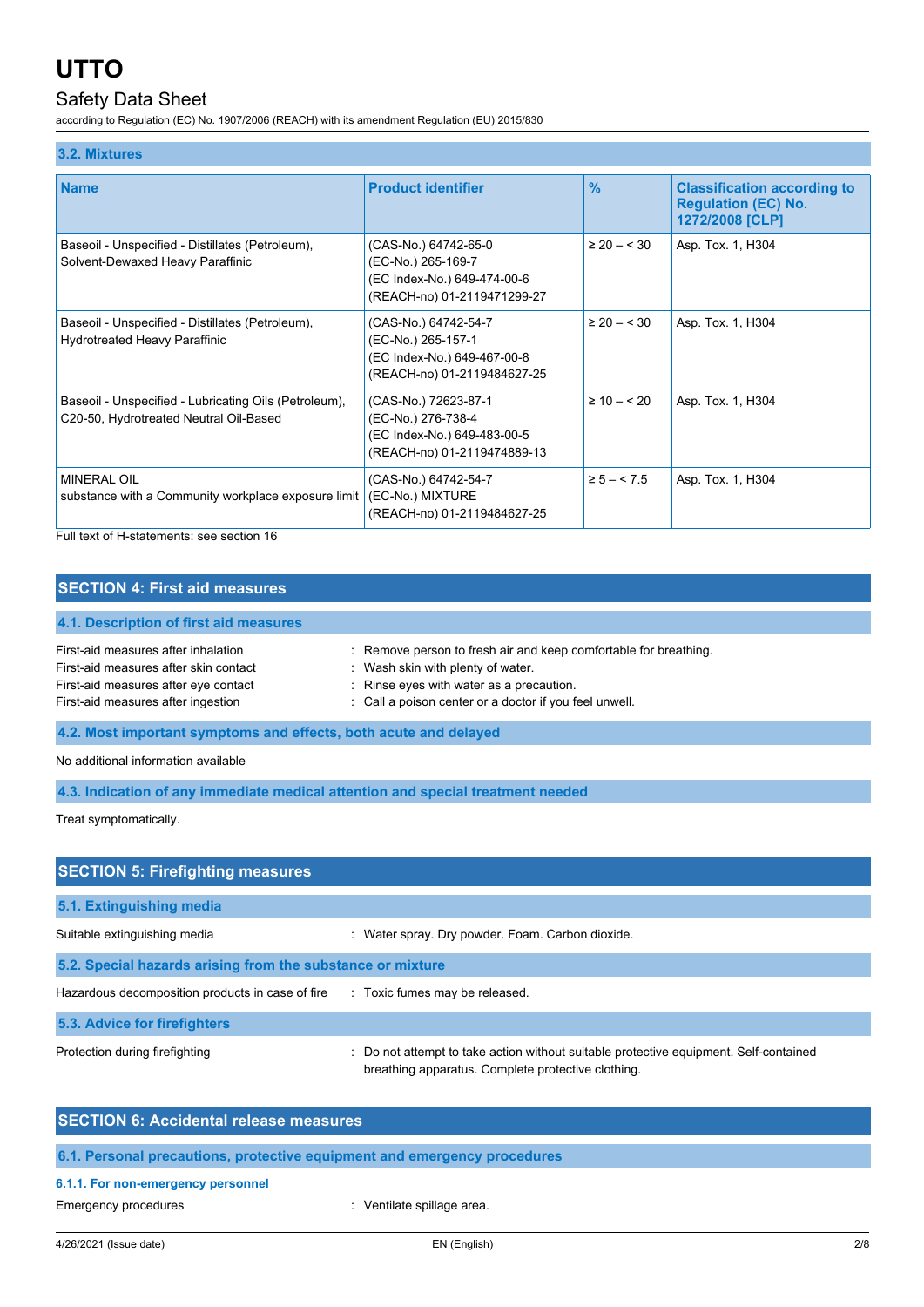### Safety Data Sheet

according to Regulation (EC) No. 1907/2006 (REACH) with its amendment Regulation (EU) 2015/830

| 6.1.2. For emergency responders                           |                                                                                                                                                                |  |  |
|-----------------------------------------------------------|----------------------------------------------------------------------------------------------------------------------------------------------------------------|--|--|
| Protective equipment                                      | : Do not attempt to take action without suitable protective equipment. For further information<br>refer to section 8: "Exposure controls/personal protection". |  |  |
| <b>6.2. Environmental precautions</b>                     |                                                                                                                                                                |  |  |
| Avoid release to the environment.                         |                                                                                                                                                                |  |  |
| 6.3. Methods and material for containment and cleaning up |                                                                                                                                                                |  |  |
| Methods for cleaning up<br>Other information              | . Take up liquid spill into absorbent material.<br>Dispose of materials or solid residues at an authorized site.                                               |  |  |
| 6.4. Reference to other sections                          |                                                                                                                                                                |  |  |
| For further information refer to section 13.              |                                                                                                                                                                |  |  |
| <b>SECTION 7: Handling and storage</b>                    |                                                                                                                                                                |  |  |

| 7.1. Precautions for safe handling                                |                                                                                                                                                                                              |
|-------------------------------------------------------------------|----------------------------------------------------------------------------------------------------------------------------------------------------------------------------------------------|
| Precautions for safe handling<br>Hygiene measures                 | : Ensure good ventilation of the work station. Wear personal protective equipment.<br>: Do not eat, drink or smoke when using this product. Always wash hands after handling the<br>product. |
| 7.2. Conditions for safe storage, including any incompatibilities |                                                                                                                                                                                              |

Storage conditions **Storage conditions** : Store in a well-ventilated place. Keep cool.

**7.3. Specific end use(s)**

No additional information available

### **SECTION 8: Exposure controls/personal protection**

### **8.1. Control parameters**

### **8.1.1 National occupational exposure and biological limit values**

| <b>MINERAL OIL (64742-54-7)</b>                           |                      |  |
|-----------------------------------------------------------|----------------------|--|
| <b>EU - Indicative Occupational Exposure Limit (IOEL)</b> |                      |  |
| Local name                                                | Oil mist             |  |
| <b>IOEL TWA</b>                                           | $5 \text{ mg/m}^3$   |  |
| <b>IOEL STEL</b>                                          | 10 mg/m <sup>3</sup> |  |

### **8.1.2. Recommended monitoring procedures**

### No additional information available

### **8.1.3. Air contaminants formed**

No additional information available

### **8.1.4. DNEL and PNEC**

No additional information available

#### **8.1.5. Control banding**

No additional information available

**8.2. Exposure controls**

### **8.2.1. Appropriate engineering controls**

#### **Appropriate engineering controls:**

Ensure good ventilation of the work station.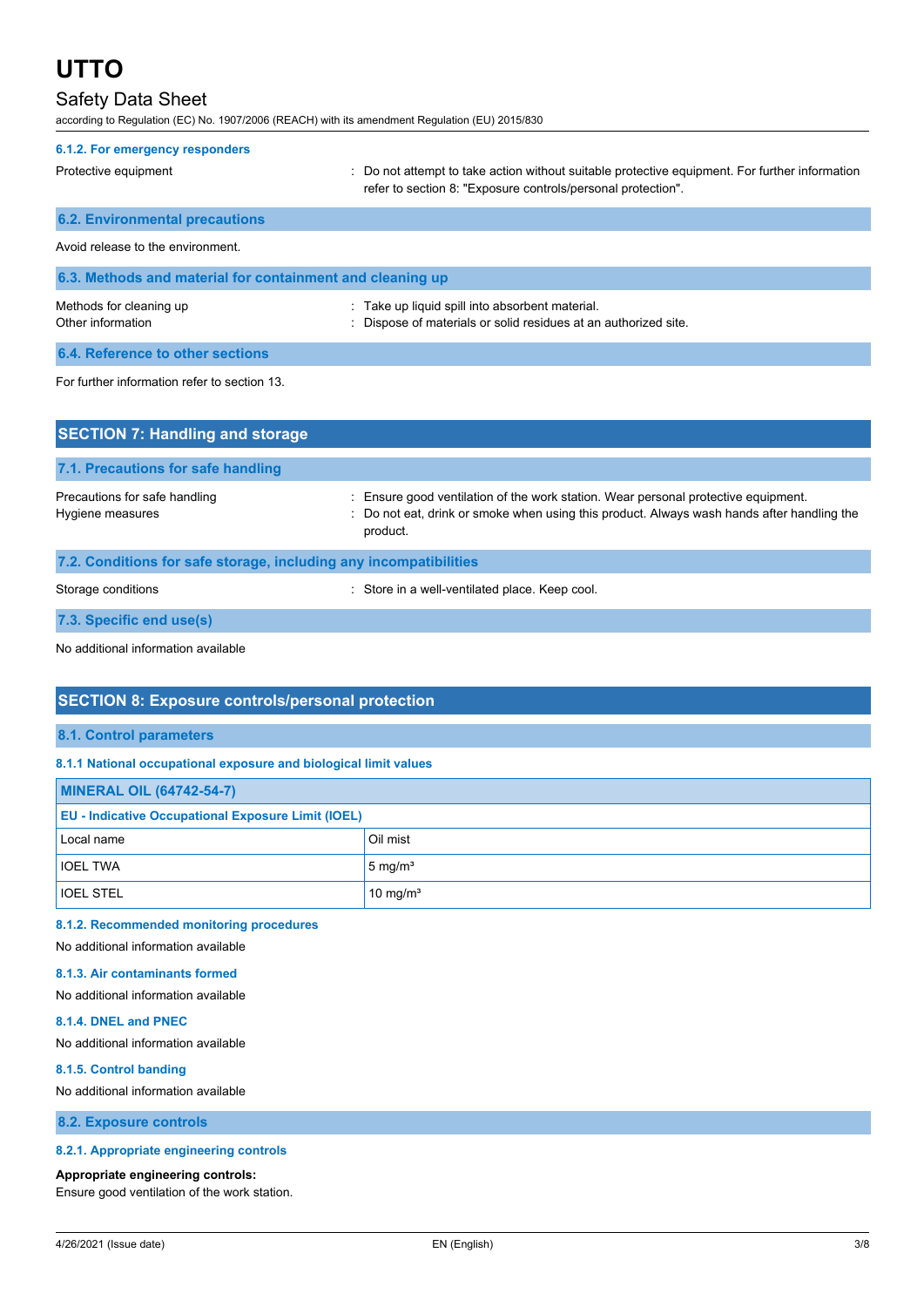### Safety Data Sheet

according to Regulation (EC) No. 1907/2006 (REACH) with its amendment Regulation (EU) 2015/830

### **8.2.2. Personal protection equipment**

### **Personal protective equipment symbol(s):**



### **8.2.2.1. Eye and face protection**

| Eye protection:                   |
|-----------------------------------|
| Safety glasses                    |
| 8.2.2.2. Skin protection          |
| Skin and body protection:         |
| Wear suitable protective clothing |

**Hand protection:**

Protective gloves

### **8.2.2.3. Respiratory protection**

**Respiratory protection:**

In case of insufficient ventilation, wear suitable respiratory equipment

#### **8.2.2.4. Thermal hazards**

No additional information available

### **8.2.3. Environmental exposure controls**

#### **Environmental exposure controls:**

Avoid release to the environment.

### **SECTION 9: Physical and chemical properties**

### **9.1. Information on basic physical and chemical properties**

| Physical state                                  | Liquid                              |
|-------------------------------------------------|-------------------------------------|
| Colour                                          | brown.                              |
| Odour                                           | Characteristic odour.               |
| Odour threshold                                 | No data available                   |
| pН                                              | No data available                   |
| Relative evaporation rate (butylacetate=1)      | No data available                   |
| Melting point                                   | Not applicable                      |
| Freezing point                                  | No data available                   |
| Boiling point                                   | No data available                   |
| Flash point                                     | 224 $^{\circ}$ C                    |
| Auto-ignition temperature                       | No data available                   |
| Decomposition temperature                       | No data available                   |
| Flammability (solid, gas)                       | Not applicable                      |
| Vapour pressure                                 | No data available                   |
| Relative vapour density at 20 °C                | No data available                   |
| Relative density                                | $0.886$ @ 20 deg C                  |
| Solubility                                      | insoluble in water.                 |
| Partition coefficient n-octanol/water (Log Pow) | No data available                   |
| Viscosity, kinematic                            | 65.61 mm <sup>2</sup> /s @ 40 deg C |
| Viscosity, dynamic                              | No data available                   |
| Explosive properties                            | No data available                   |
| Oxidising properties                            | No data available                   |
|                                                 |                                     |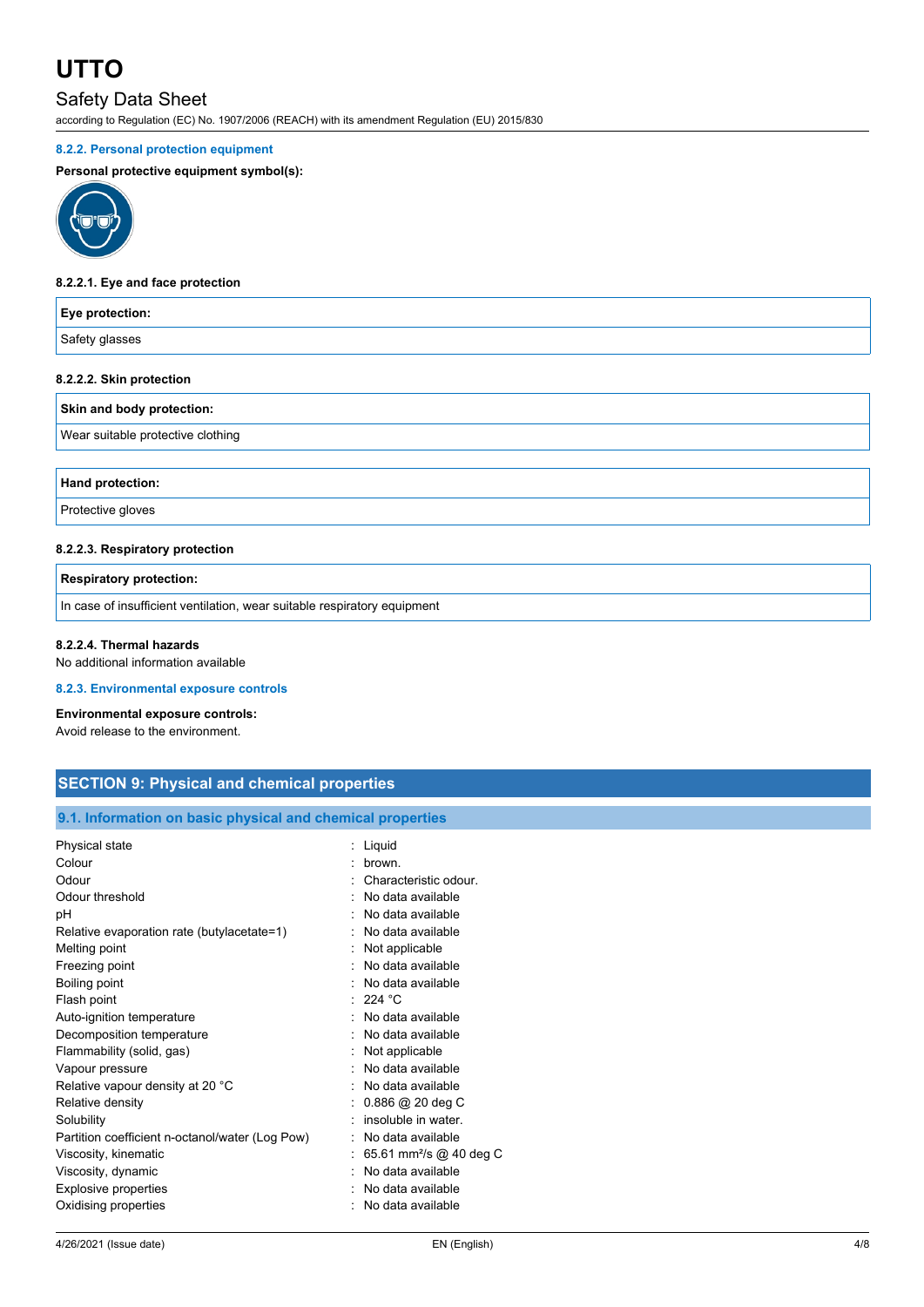### Safety Data Sheet

according to Regulation (EC) No. 1907/2006 (REACH) with its amendment Regulation (EU) 2015/830

Explosive limits **Explosive limits Explosive limits Explosive limits Explosive limits EXPLOSIVE 2018** 

**9.2. Other information**

No additional information available

### **SECTION 10: Stability and reactivity**

### **10.1. Reactivity**

The product is non-reactive under normal conditions of use, storage and transport.

**10.2. Chemical stability**

Stable under normal conditions.

**10.3. Possibility of hazardous reactions**

No dangerous reactions known under normal conditions of use.

**10.4. Conditions to avoid**

None under recommended storage and handling conditions (see section 7).

**10.5. Incompatible materials**

No additional information available

**10.6. Hazardous decomposition products**

Under normal conditions of storage and use, hazardous decomposition products should not be produced.

| <b>SECTION 11: Toxicological information</b>                       |                                      |  |
|--------------------------------------------------------------------|--------------------------------------|--|
| 11.1 Information on toxicological effects                          |                                      |  |
| Acute toxicity (oral)<br>Acute toxicity (dermal)                   | : Not classified<br>Not classified   |  |
| Acute toxicity (inhalation)                                        | : Not classified                     |  |
| Skin corrosion/irritation                                          | : Not classified                     |  |
| Serious eye damage/irritation<br>Respiratory or skin sensitisation | : Not classified<br>: Not classified |  |
| Germ cell mutagenicity                                             | : Not classified                     |  |
| Carcinogenicity                                                    | : Not classified                     |  |
| Reproductive toxicity                                              | : Not classified                     |  |
| STOT-single exposure                                               | Not classified<br>$\bullet$ .        |  |
| STOT-repeated exposure                                             | Not classified<br>$\bullet$          |  |
| Aspiration hazard                                                  | Not classified<br>۰.                 |  |
| <b>UTTO</b>                                                        |                                      |  |
| Viscosity, kinematic                                               | 65.61 mm <sup>2</sup> /s @ 40 deg C  |  |

| <b>SECTION 12: Ecological information</b> |                                                                                                                            |
|-------------------------------------------|----------------------------------------------------------------------------------------------------------------------------|
| 12.1. Toxicity                            |                                                                                                                            |
| Ecology - general                         | : The product is not considered harmful to aquatic organisms nor to cause long-term adverse<br>effects in the environment. |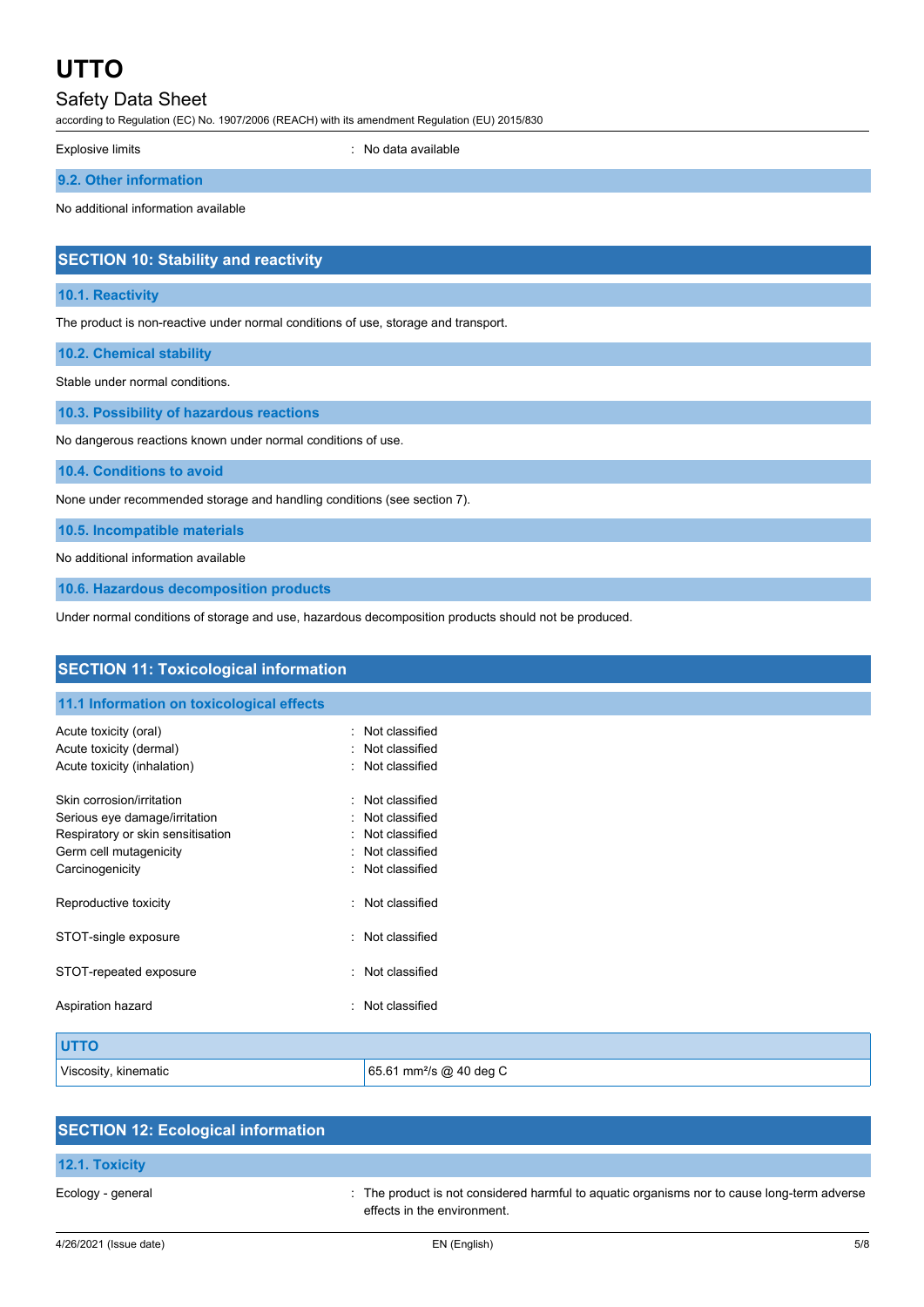## Safety Data Sheet

according to Regulation (EC) No. 1907/2006 (REACH) with its amendment Regulation (EU) 2015/830

| Hazardous to the aquatic environment, short-term<br>: Not classified<br>(acute)                            |
|------------------------------------------------------------------------------------------------------------|
| Hazardous to the aquatic environment, long-term<br>: Not classified<br>(chronic)<br>Not rapidly degradable |
|                                                                                                            |
| 12.2. Persistence and degradability                                                                        |
| No additional information available                                                                        |
| 12.3. Bioaccumulative potential                                                                            |
| No additional information available                                                                        |
| 12.4. Mobility in soil                                                                                     |
| No additional information available                                                                        |
| 12.5. Results of PBT and vPvB assessment                                                                   |
| No additional information available                                                                        |
| 12.6. Other adverse effects                                                                                |

No additional information available

### **SECTION 13: Disposal considerations**

**13.1. Waste treatment methods**

Waste treatment methods : Dispose of contents/container in accordance with licensed collector's sorting instructions.

### **SECTION 14: Transport information**

| In accordance with ADR / IMDG / IATA / ADN / RID |                |                |                |                |
|--------------------------------------------------|----------------|----------------|----------------|----------------|
| <b>ADR</b>                                       | <b>IMDG</b>    | <b>IATA</b>    | <b>ADN</b>     | <b>RID</b>     |
| 14.1. UN number                                  |                |                |                |                |
| Not applicable                                   | Not applicable | Not applicable | Not applicable | Not applicable |
| 14.2. UN proper shipping name                    |                |                |                |                |
| Not applicable                                   | Not applicable | Not applicable | Not applicable | Not applicable |
| 14.3. Transport hazard class(es)                 |                |                |                |                |
| Not applicable                                   | Not applicable | Not applicable | Not applicable | Not applicable |
| 14.4. Packing group                              |                |                |                |                |
| Not applicable                                   | Not applicable | Not applicable | Not applicable | Not applicable |
| <b>14.5. Environmental hazards</b>               |                |                |                |                |
| Not applicable                                   | Not applicable | Not applicable | Not applicable | Not applicable |
| No supplementary information available           |                |                |                |                |

### **14.6. Special precautions for user**

**Overland transport** Not applicable **Transport by sea** Not applicable **Air transport** Not applicable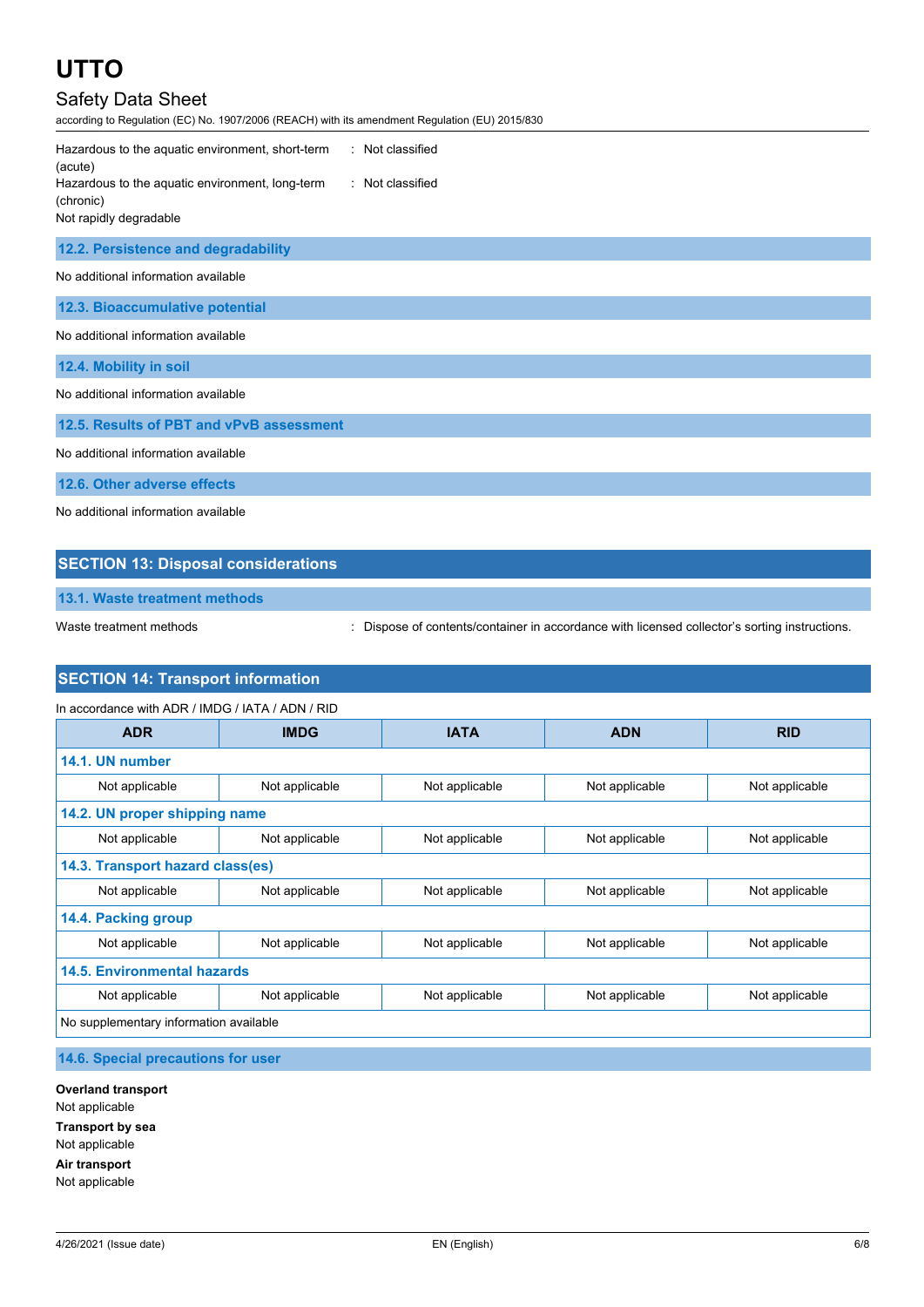### Safety Data Sheet

according to Regulation (EC) No. 1907/2006 (REACH) with its amendment Regulation (EU) 2015/830

#### **Inland waterway transport**

Not applicable

**Rail transport**

Not applicable

**14.7. Transport in bulk according to Annex II of Marpol and the IBC Code**

### Not applicable

### **SECTION 15: Regulatory information**

### **15.1. Safety, health and environmental regulations/legislation specific for the substance or mixture**

### **15.1.1. EU-Regulations**

Contains no REACH substances with Annex XVII restrictions

Contains no substance on the REACH candidate list

Contains no REACH Annex XIV substances

Contains no substance subject to Regulation (EU) No 649/2012 of the European Parliament and of the Council of 4 July 2012 concerning the export and import of hazardous chemicals.

Contains no substance subject to Regulation (EU) No 2019/1021 of the European Parliament and of the Council of 20 June 2019 on persistent organic pollutants

### **15.1.2. National regulations**

No additional information available

**15.2. Chemical safety assessment**

No chemical safety assessment has been carried out

### **SECTION 16: Other information**

| Abbreviations and acronyms: |                                                                                                 |
|-----------------------------|-------------------------------------------------------------------------------------------------|
| <b>ADN</b>                  | European Agreement concerning the International Carriage of Dangerous Goods by Inland Waterways |
| <b>ADR</b>                  | European Agreement concerning the International Carriage of Dangerous Goods by Road             |
| <b>ATE</b>                  | <b>Acute Toxicity Estimate</b>                                                                  |
| <b>BLV</b>                  | <b>Biological limit value</b>                                                                   |
| CAS-No.                     | <b>Chemical Abstract Service number</b>                                                         |
| <b>CLP</b>                  | Classification Labelling Packaging Regulation; Regulation (EC) No 1272/2008                     |
| <b>DMEL</b>                 | Derived Minimal Effect level                                                                    |
| <b>DNEL</b>                 | Derived-No Effect Level                                                                         |
| <b>EC50</b>                 | Median effective concentration                                                                  |
| EC-No.                      | European Community number                                                                       |
| <b>EN</b>                   | European Standard                                                                               |
| <b>IATA</b>                 | International Air Transport Association                                                         |
| <b>IMDG</b>                 | International Maritime Dangerous Goods                                                          |
| <b>LC50</b>                 | Median lethal concentration                                                                     |
| LD50                        | Median lethal dose                                                                              |
| LOAEL                       | Lowest Observed Adverse Effect Level                                                            |
| <b>NOAEC</b>                | No-Observed Adverse Effect Concentration                                                        |
| <b>NOAEL</b>                | No-Observed Adverse Effect Level                                                                |